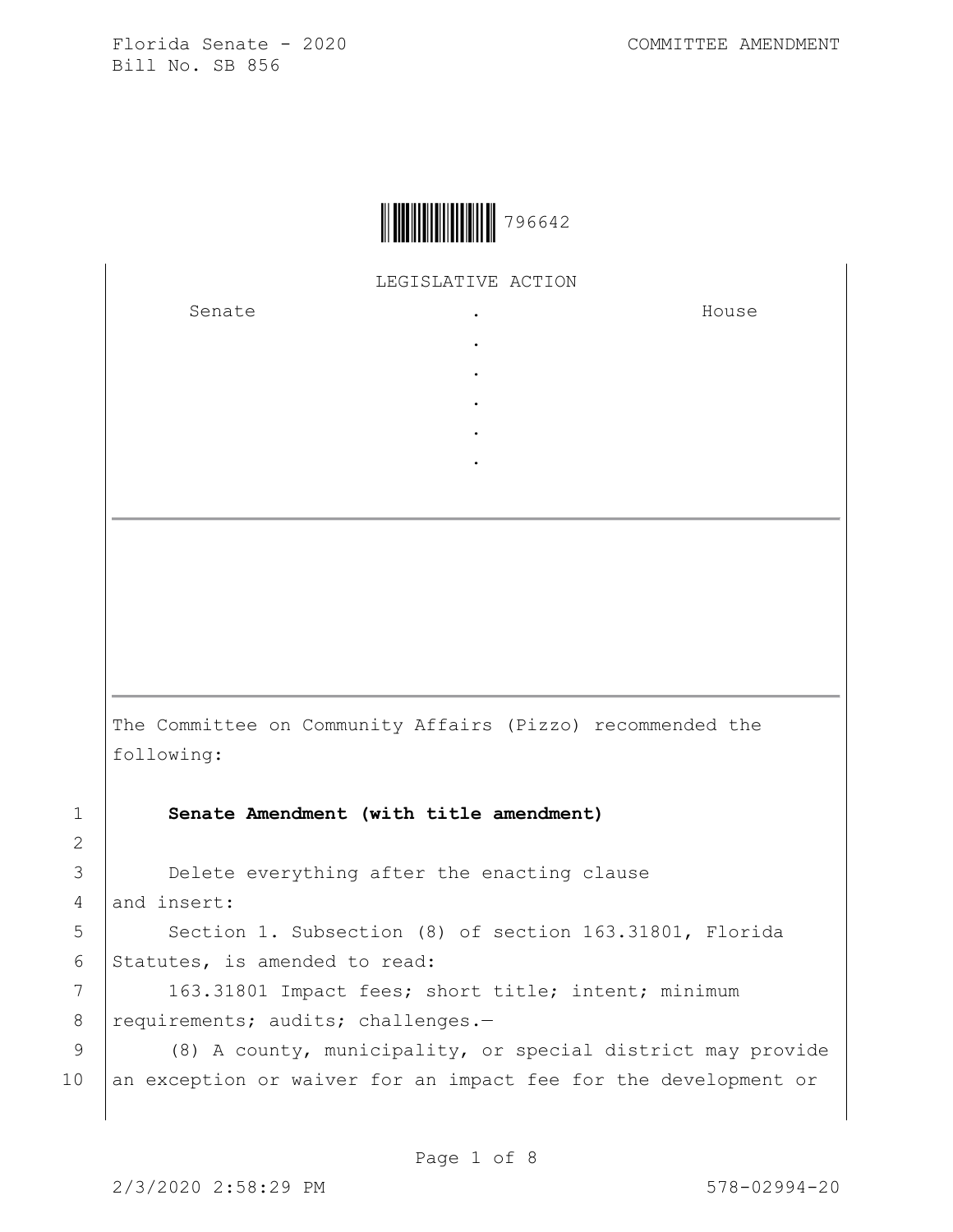

| 11 | construction of housing that is affordable, as defined in s.     |
|----|------------------------------------------------------------------|
| 12 | 420.9071, or for the development and construction of supportive  |
| 13 | housing by a not-for-profit corporation that derives at least 75 |
| 14 | percent of its annual revenues from contracts or services        |
| 15 | provided to a state or federal agency. If a county,              |
| 16 | municipality, or special district provides such an exception or  |
| 17 | waiver, it is not required to use any revenues to offset the     |
| 18 | impact. For purposes of this subsection, the term "supportive    |
| 19 | housing" means affordable housing for low-income persons and     |
| 20 | low-income households, as those terms are defined in s.          |
| 21 | 420.9071(19), which provides treatment for persons who suffer    |
| 22 | from mental health, substance abuse, or domestic violence, which |
| 23 | provides on-premises social and community support services,      |
| 24 | including job training, life skills training, alcohol and        |
| 25 | substance abuse disorder treatment, child care, and client case  |
| 26 | management services.                                             |
| 27 | Section 2. Subsection (3) is added to section 196.1978,          |
| 28 | Florida Statutes, to read:                                       |
| 29 | 196.1978 Affordable housing property exemption; workforce        |
| 30 | housing property reductions.-                                    |
| 31 | (3) (a) As used in this subsection, the term:                    |
| 32 | 1. "Base tax" means the operating taxes remitted to the          |
| 33 | taxing authority in the tax year immediately preceding the       |
| 34 | reduction term.                                                  |
| 35 | 2. "Corporation" means the Florida Housing Finance               |
| 36 | Corporation.                                                     |
| 37 | 3. "Household" has the same meaning as in s. 196.075(1).         |
| 38 | 4. "Operating taxes" means the nonvoted millage portion of       |
| 39 | the county millage and the municipal millage as identified in s. |
|    |                                                                  |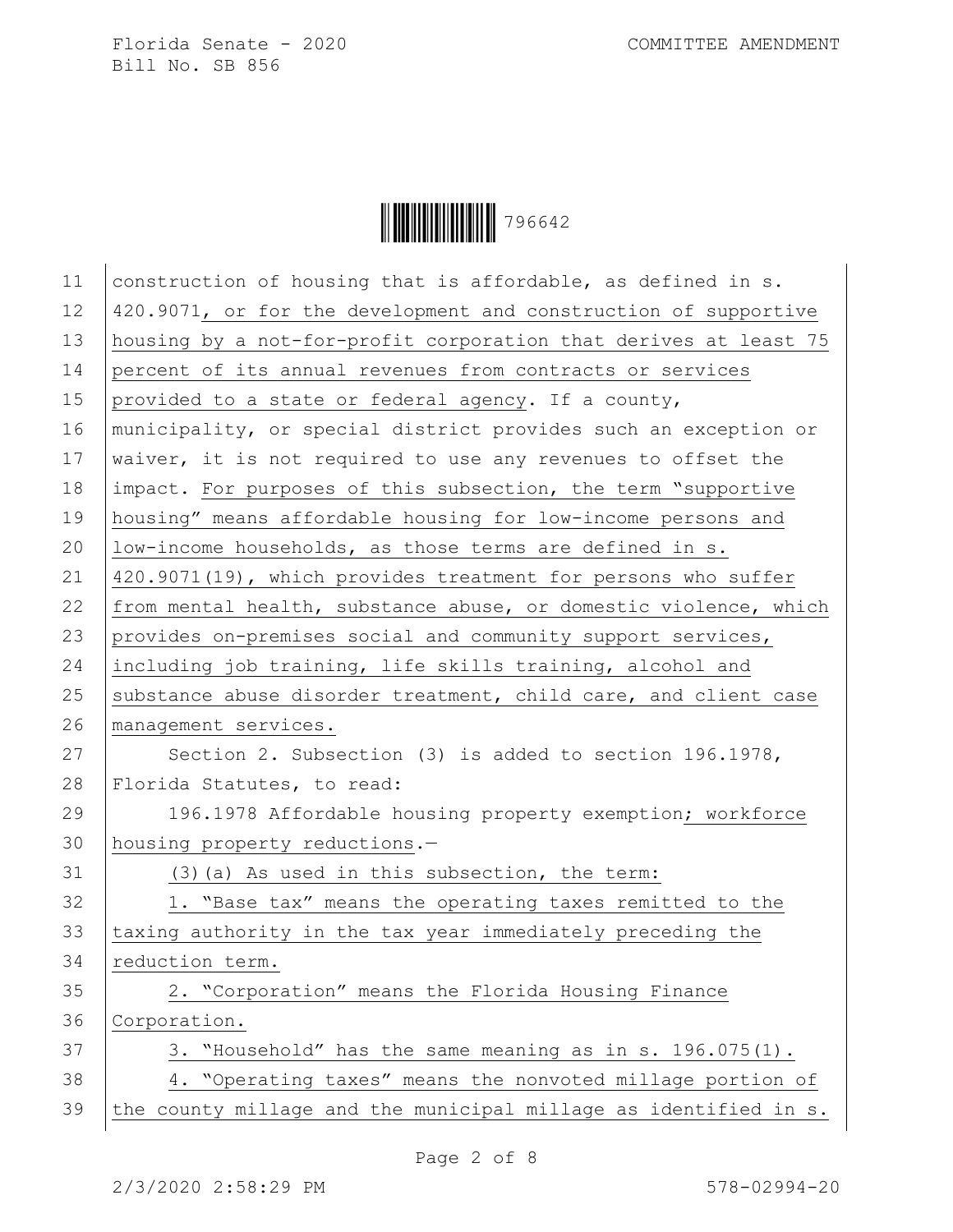

| 40 | 200.001(1)(a) and (2)(a), respectively.                           |
|----|-------------------------------------------------------------------|
| 41 | 5. "Project taxing authority" means a county or                   |
| 42 | municipality, as those terms are defined in s. 200.001(8) (a) and |
| 43 | (b), respectively, which is authorized to levy operating taxes    |
| 44 | against real property in the jurisdiction in which a qualifying   |
| 45 | project is located.                                               |
| 46 | 6. "Qualifying project" means a workforce housing project         |
| 47 | that:                                                             |
| 48 | a. Is located in a county that has a population of 825,000        |
| 49 | or more; and                                                      |
| 50 | b. Has not received a property tax discount pursuant to           |
| 51 | subsection $(2)$ .                                                |
| 52 | 7. "Reduction term" means the 25-year tax reduction period        |
| 53 | beginning the year in which the qualifying project is first       |
| 54 | assessed under s. 192.042(1) and certified by the county          |
| 55 | property appraiser as eligible to receive a tax reduction in      |
| 56 | operating taxes.                                                  |
| 57 | 8. "Taxpayer" has the same meaning as in s. 192.001.              |
| 58 | 9. "Workforce housing project" means a rental housing             |
| 59 | project that provides at least 4 but not more than 70 dwelling    |
| 60 | units for natural persons or families and in which:               |
| 61 | a. At least 10 percent of the rental units are set aside          |
| 62 | for one or more natural persons or a family with a total annual   |
| 63 | gross household income greater than 60 percent but less than 80   |
| 64 | percent of the median annual income adjusted for family size for  |
| 65 | households within the metropolitan statistical area, the county,  |
| 66 | or the nonmetropolitan median for the state, whichever is         |
| 67 | greatest.                                                         |
| 68 | b. At least 20 percent of the rental units are set aside          |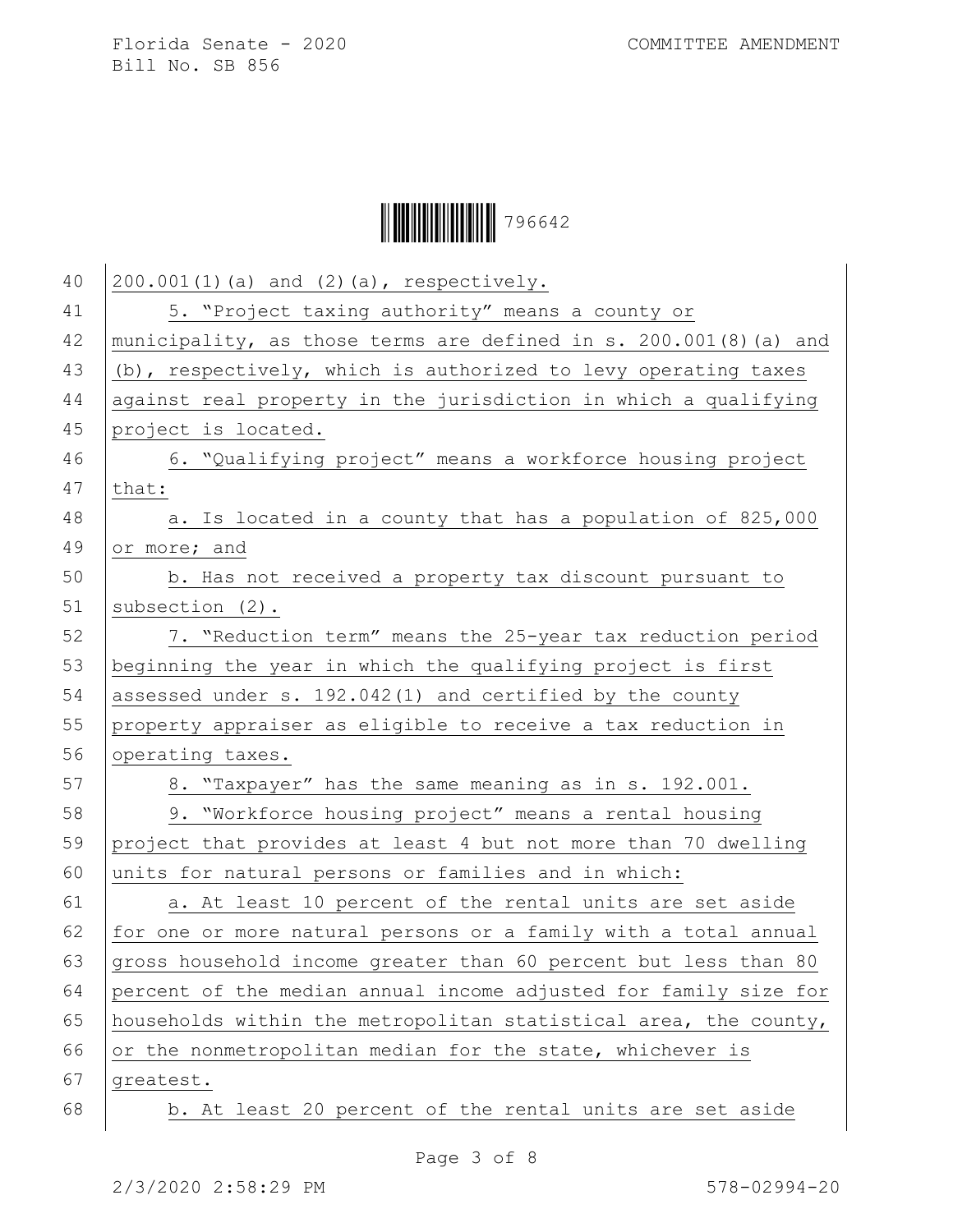Ì7966428Î796642

69 for one or more natural persons or a family with a total annual 70  $qross$  household income greater than 60 percent but less than 100 71 percent of the median annual income adjusted for family size for 72 households within the metropolitan statistical area, the county,  $73$  or the nonmetropolitan median for the state, whichever is 74  $|q$ reatest. 75 c. Rents for the rental units set aside pursuant to sub-76 subparagraphs a. and b. comply with the income limitations 77 established by the corporation for the county in which the 78 rental units are located. Rents for the rental units within the 79 project that are not subject to the set-asides may be offered at 80 rents determined by the taxpayer in his or her sole discretion. 81 (b) The Legislature finds that property used to provide 82 workforce housing to natural persons and households that meet 83 the low-income or moderate-income limits is a charitable 84 purpose. Therefore, notwithstanding s. 196.195(4), a taxpayer 85 who builds or renovates a qualifying project after July 1, 2021, 86 | may receive a tax reduction in operating taxes that would 87 otherwise be assessed if the following criteria are met: 88 | 1. The taxpayer timely files an application for the tax 89 reduction with the property appraiser no later than March 1 of 90 the year immediately following the year in which the qualifying 91 project is first assessed under s. 192.042(1). 92 | 2. The taxpayer records a covenant running with the land 93 that restricts the rents of rental units within the qualifying 94 project in accordance with the requirements set forth in 95 | subparagraph (a) 9. 96 (c) For the first 16 years of the reduction term, a 97 qualifying project shall be assessed operating taxes in an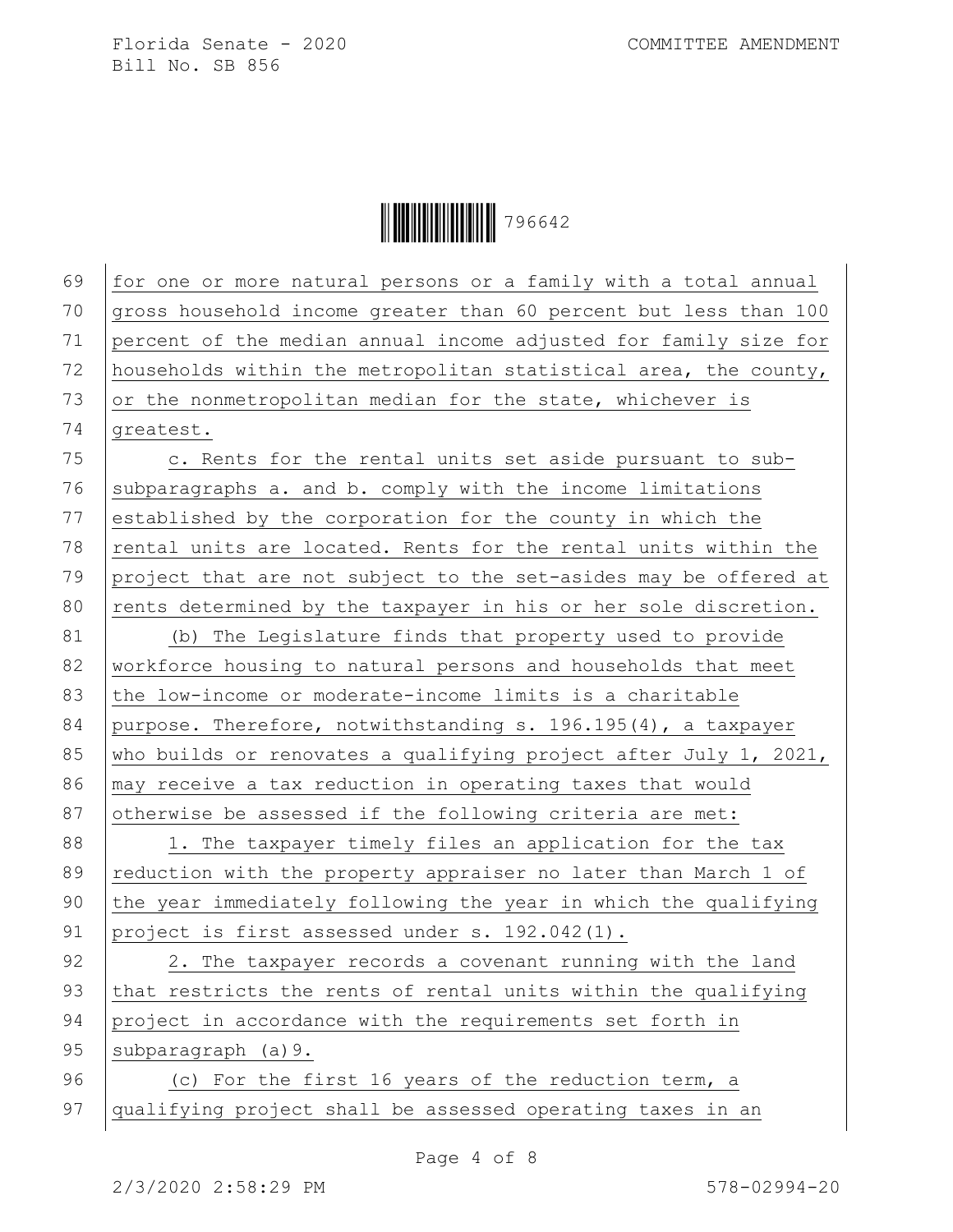

| 98  |                                                             | amount equal to the base tax for the qualifying project, which   |
|-----|-------------------------------------------------------------|------------------------------------------------------------------|
| 99  |                                                             | base tax shall be increased annually thereafter by 2.5 percent   |
| 100 | or the Consumer Price Index for the county in which the     |                                                                  |
| 101 |                                                             | qualifying project is located, whichever is less. Beginning in   |
| 102 | Year 17 of the reduction term, the property appraiser shall |                                                                  |
| 103 | determine the assessed value of the qualifying project and  |                                                                  |
| 104 |                                                             | reduce the assessed value of the property in accordance with the |
| 105 | percentages set forth below:                                |                                                                  |
| 106 |                                                             |                                                                  |
|     | Year of Tax Reduction                                       | Workforce Housing Reduction                                      |
|     |                                                             | Percentage                                                       |
| 107 |                                                             |                                                                  |
|     | 17                                                          | 90 percent                                                       |
| 108 |                                                             |                                                                  |
|     | 18                                                          | 80 percent                                                       |
| 109 |                                                             |                                                                  |
|     | 19                                                          | 70 percent                                                       |
| 110 |                                                             |                                                                  |
|     | 20                                                          | 60 percent                                                       |
| 111 |                                                             |                                                                  |
|     | 21                                                          | 50 percent                                                       |
| 112 |                                                             |                                                                  |
|     | 22                                                          | 40 percent                                                       |
| 113 |                                                             |                                                                  |
|     | 23                                                          | 30 percent                                                       |
| 114 |                                                             |                                                                  |
|     | 24                                                          | 20 percent                                                       |
| 115 |                                                             |                                                                  |
|     | 25                                                          | 10 percent                                                       |
|     |                                                             |                                                                  |

Page 5 of 8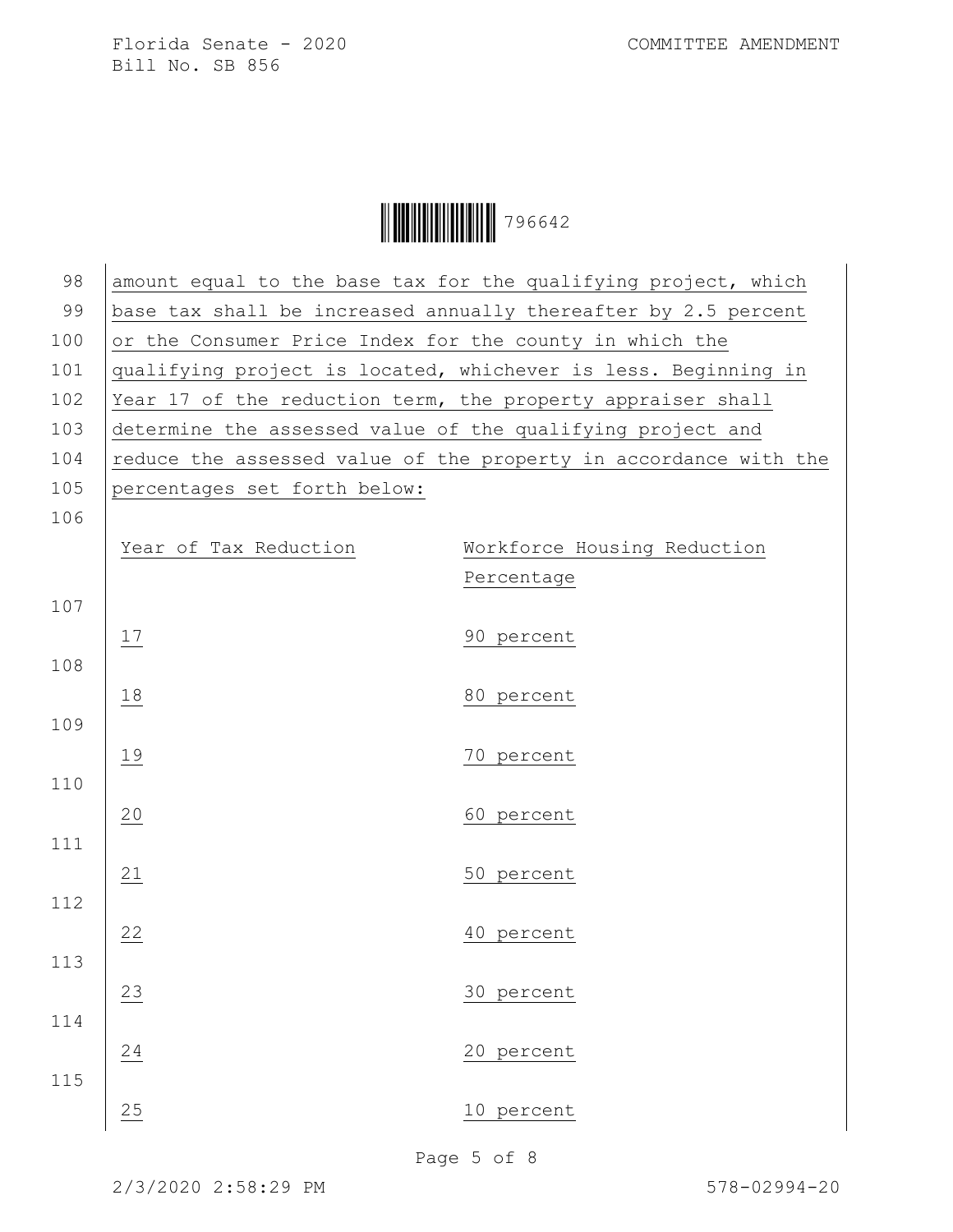## Ì7966428Î796642

| 116 |                                                                  |
|-----|------------------------------------------------------------------|
| 117 |                                                                  |
| 118 | (d) If the property appraiser approves the application, the      |
| 119 | taxpayer must record the covenant. The property appraiser shall  |
| 120 | apply the authorized tax reductions beginning in the appropriate |
| 121 | tax year. The taxpayer is responsible for the cost of recording  |
| 122 | the covenant.                                                    |
| 123 | (e) Each taxpayer who receives a tax reduction must submit       |
| 124 | a report annually to the property appraiser confirming his or    |
| 125 | her compliance with the rent restrictions required for the       |
| 126 | receipt of the reduction. The report must be executed by the     |
| 127 | taxpayer or an authorized representative of the taxpayer, and    |
| 128 | must include the written declaration set forth in s. 92.525(2).  |
| 129 | A taxpayer who falsifies the written declaration commits a       |
| 130 | felony of the third degree, punishable as provided in s.         |
| 131 | 775.082, s. 775.083, or s. 775.084.                              |
| 132 | (f) Each county may limit the total number of qualifying         |
| 133 | projects that the property appraiser may approve annually if:    |
| 134 | 1. It conducts a public hearing noticed in a newspaper of        |
| 135 | general circulation.                                             |
| 136 | 2. It adopts a resolution that finds and is supported by         |
| 137 | competent substantial evidence that a limitation is necessary to |
| 138 | avoid the substantial impairment of the taxing authority's       |
| 139 | ability to meet its financial obligations to fund other public   |
| 140 | services that are necessary to ensure the public safety and      |
| 141 | welfare.                                                         |
| 142 | (g) 1. If the property appraiser determines that a               |
| 143 | qualifying project that was granted a tax reduction has failed   |
| 144 | to offer rents as required in the recorded covenant and as set   |
|     |                                                                  |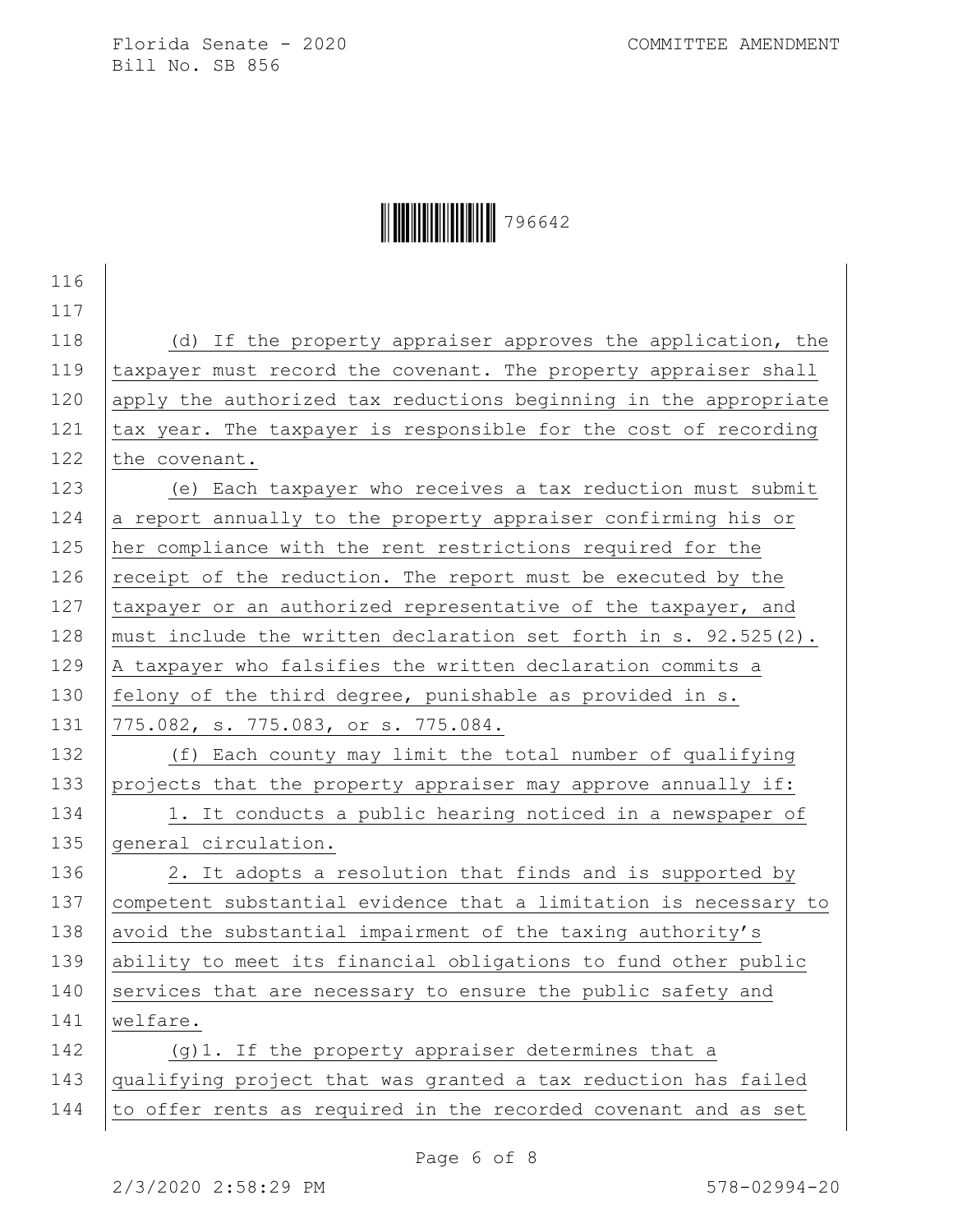**│ │ │ │ │ │ │ │ │ │ │ │ │ │ │ │** 796642

| 145 |                                                                 |
|-----|-----------------------------------------------------------------|
|     | forth in this subsection, the taxpayer shall be liable for the  |
| 146 | payment of any back taxes, penalties, and interest, as well as  |
| 147 | any other remedies authorized pursuant to s. 193.092.           |
| 148 | 2. If the property appraiser improperly grants a tax            |
| 149 | reduction as a result of a clerical mistake or an omission, the |
| 150 | taxpayer improperly receiving the reduction shall not be        |
| 151 | assessed back taxes, penalties, or interest, or be held liable  |
| 152 | for any other remedies authorized under s. 193.092.             |
| 153 | Section 3. This act shall take effect July 1, 2020.             |
| 154 |                                                                 |
| 155 |                                                                 |
| 156 | And the title is amended as follows:                            |
| 157 | Delete everything before the enacting clause                    |
| 158 | and insert:                                                     |
| 159 | A bill to be entitled                                           |
| 160 | An act relating to affordable housing tax reductions;           |
| 161 | amending s. 163.31801, F.S.; authorizing counties,              |
| 162 | municipalities, and special districts to provide an             |
| 163 | exception or waiver of impact fees for certain not-             |
| 164 | for-profit corporations for specified purposes;                 |
| 165 | defining the term "supportive housing" for certain              |
| 166 | purposes; amending s. 196.1978, F.S.; defining terms;           |
| 167 | providing legislative findings; providing a tax                 |
| 168 | reduction to certain entities that provide affordable           |
| 169 | housing to identified groups; providing criteria for            |
| 170 | receiving such reduction; providing a formula for               |
| 171 | determining the amount of the reduction; requiring a            |
| 172 | taxpayer to submit a covenant for recording that                |
| 173 | provides specified information; requiring a taxpayer            |
|     |                                                                 |